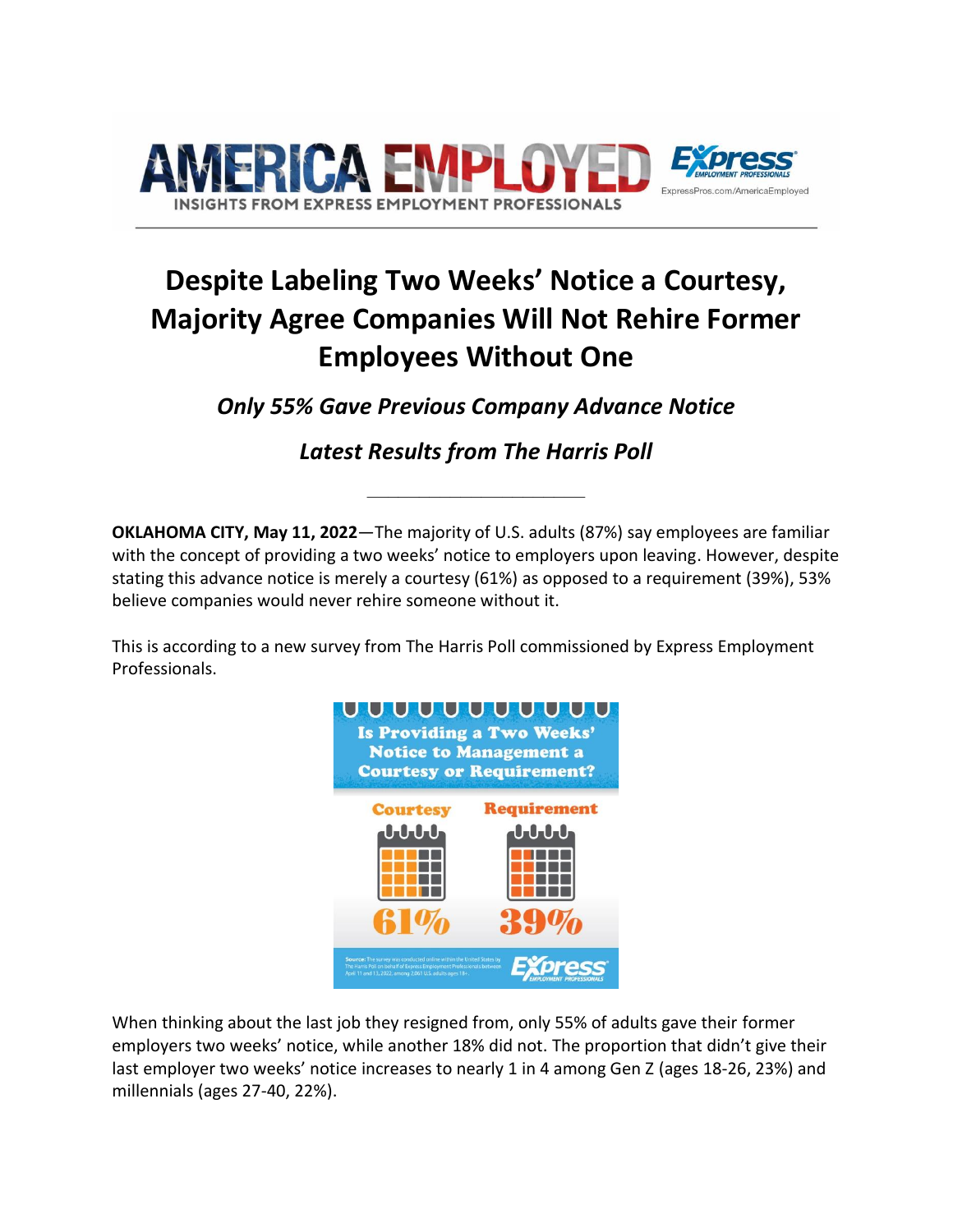Four in five adults (80%) add that employees who do not provide adequate time for transition are viewed negatively by the company, and 77% worry the company would provide a bad recommendation. Still, 75% believe there are times when it's appropriate to quit a job without providing a two weeks' notice.

Whether it's a courtesy or a requirement, the majority of adults agree that employers don't need to let employees who give two weeks' notice serve out the full time. Among those who have ever resigned from a company, about a third (34%) say there has been a time when they've given two weeks' notice, but their employer did not let them serve out the full time.

Men are more likely than women to say this has happened to them (42% vs. 28%).

"Giving a two weeks' notice is a requirement and it falls on the employee and the new employer," said Greg Sulentic, Express franchise owner in Nebraska. "The need to find workers is a difficult process right now. Two weeks is not close to enough time. If employers are just dropping offers on new employees and not giving them time to grant notice to the current employer, then it's unethical, unprofessional and sets the whole process off."

Over the past few years, Sulentic says the number of employees providing two weeks' notice before leaving has, without a doubt, decreased.

"Work traditions, like a two weeks' notice, that used to be the standard are no longer respected," he said. "Often, employees are not even aware that a two weeks' notice is expected."

In Washington, Express franchise owner Stacey Snodgrass says that while companies may let employees go immediately after these workers give their notice, providing that two-week cushion is a professional expectation.

"Employees know the market is hot, and there are a lot of jobs," she said. "They are afraid of letting their current employer and coworkers down by giving notice because of the labor shortage, which is why some avoid the conversation all together."

While opinions vary, due to the hot job market, Sulentic says he would consider rehiring a strong employee who failed to give two weeks' notice but would educate them on why it's necessary. Snodgrass, however, feels differently.

"We have professional positions in my business, and our team members expect professional behavior from one another," she said. "It's part of our culture, and I would not rehire an employee who didn't extend the courtesy from a turnover standpoint."

The fallout of the failure to provide two weeks' notice goes beyond management, Sulentic adds, shifting the abandoned duties to remaining employees and negatively impacting company